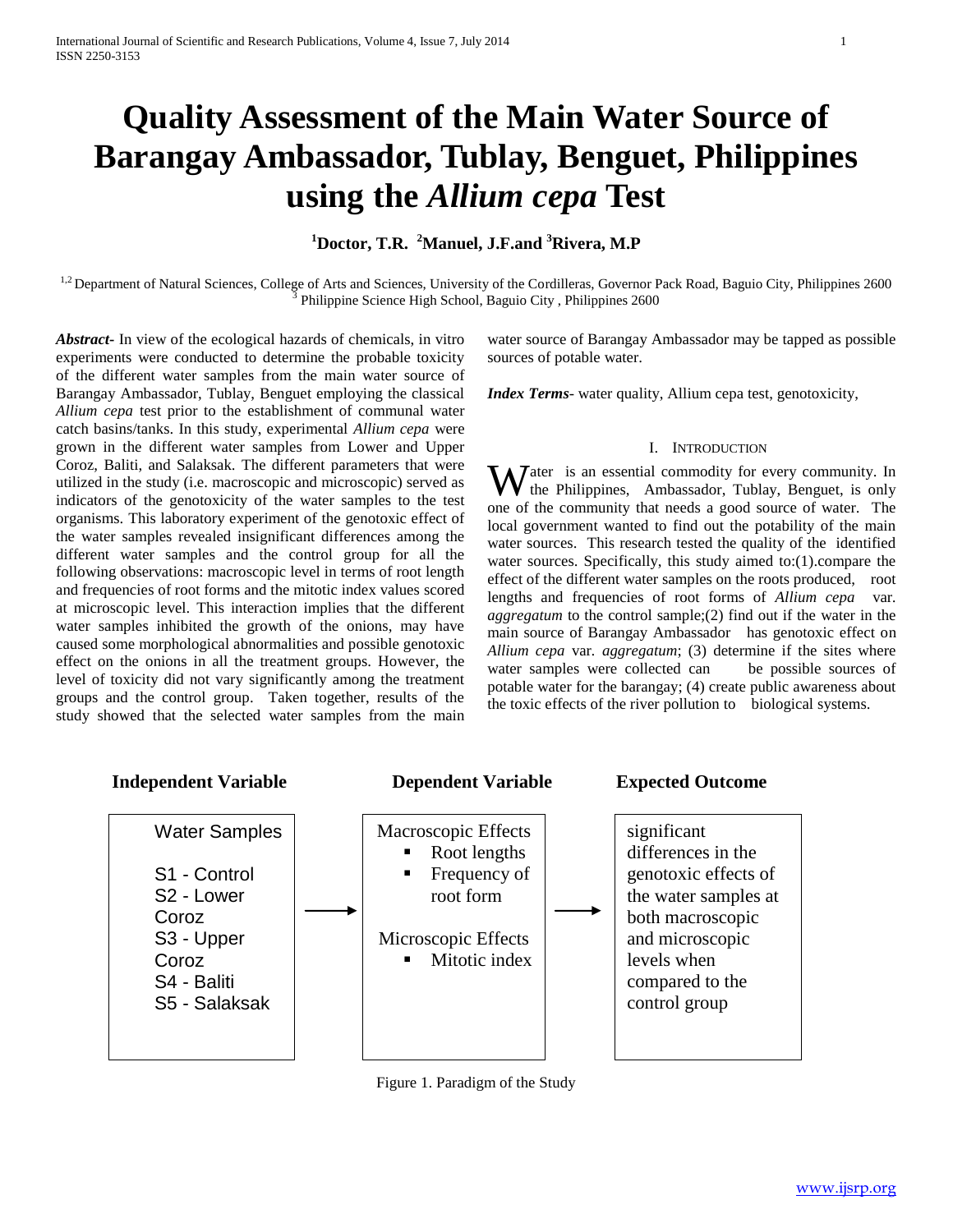#### II. STATEMENT OF THE PROBLEM

This study was conducted to investigate the macroscopic and microscopic effects of the main water source of Ambassador, Tublay, Benguet on *Allium cepa*. Furthermore, this study sought to answer the following questions:

 (1) What are the effects of the different water samples on the *Allium cepa* in terms of:

 a) Macroscopic indicators such as (i) root lengths (longest and shortest roots) (ii). frequencies of root forms (bulbous and curved) b. Microscopic indicators (mitotic index)?

 (2) Are there significant differences in the effect of the water samples on *Allium cepa* as to the macroscopic and microscopic indicators among the water samples and the control?

#### III. SCOPE AND DELIMITATION

 This study was concerned in the determination of the possible genotoxicity of the different water samples from the main water source of Barangay Ambassador, Tublay, Benguet on the roots of *Allium cepa* var*. aggregatum*. The classical *Allium cepa* test was used to gather and quantify data on the macroscopic and microscopic parameters. The influences of water samples on macroscopic (root length, form and color) and microscopic (root tip mitotic index) parameters were examined. The water samples were gathered from Ambassador, Tublay, Benguet on July 2009.

 For the macroscopic effects, parameters were limited to the following: Root lengths (shortest and longest). Frequencies of root forms (curved and bulbous) The microscopic parameter was also limited to measuring the mitotic index values of the root tips of the onions. *Allium cepa* var*. aggregatum* was the test organism used in this experiment since this kind of onion possesses a very advantageous characteristics, i.e. highly sensitive to toxicants, and is readily available in the market. Moreover, *Allium cepa* test offers possibility to investigate samples not requiring any previous extraction, concentration or isolation procedure. Owing to qualities such as low cost, easy application, and good correlation with mammalian genotoxicity test systems (Fiskesjo 1985, Plavica et al. 1991). As to the effects of the water samples on microscopic level, determining the frequency of chromosome aberrations should also be of importance as to further investigate the potentiality of the water samples tested of their genotoxicity. Furthermore, since this only a preliminary study on the assessment of the water quality of the said barangay, microbiological and chemical analyses will be conducted after in collaboration with the Baguio Water District.

## IV. SIGNIFICANCE OF THE STUDY

 Through the *Allium cepa* test to be conducted on the water samples from the main source of the stream tributaries, UC Project HELEN through its area on environment will be able to offer the appropriate recommendations as to the following: Steps to be undertaken to ensure potable water, such as reiteration of importance of proper waste management, among others; identification of clusters of *sitios* that would share a communal water basin/tank; design of the communal water basin/tank and the appropriate system of distribution to the different household; Construction of the communal water basin/tank via the *bayanihan* system among the barangay officials, kagawads and community members of the clustered sitios.

#### V. MATERIALS AND METHODS

## *Research Design and Methodology*

 The study made used of the experimental method of research because of the need to observe and examine the genotoxic effects of the different water samples on the root growth of *Allium cepa* var. *aggregatum*. Descriptive analysis was employed for the interpretation and discussion of the obtained results. The experimental design utilized in this study was Complete Randomized Design where the macroscopic and microscopic effects of the water samples to the onion roots were observed with the applied subsequent treatments to determine the effect. The experimental set-up employed replication, control, and treatments.

 Strategic sampling stations were along the main water source of Barangay Ambassador. Surface water was collected from all the sources and distilled water was used as the control.

 Data on both the macroscopic and microscopic indicators were analyzed by analysis of variance (ANOVA), with the calculations of the F-statistic and respective P values. The P values were compared with the calculation of the minimum significant difference for P=0.05%. Mean was used as a measure of central tendency. Analysis of variance (ANOVA) of the data was performed with the SPSS Statistical Package.

#### VI. RESULTS AND DISCUSSIONS

 This portion of the study presents the data gathered from the experiment that were tabulated, analyzed and interpreted. The data that were analyzed were focused on the effects of the water samples on the root growth of *Allium cepa.* var*. aggregatum* in terms of the macroscopic parameter (as manifested by the presence of bulbous or curved roots, shortest and the longest roots) and the microscopic parameter in terms of the mitotic index values.

Effects on the macroscopic parameters

## *A. Root Length*

## 1. Longest Roots

 Table 1 presents the ANOVA of the mean number of longest roots . The computed F value of .147 is not significant at .05 level of significance. This means that the water samples do not have significant effect on the onion roots in terms of longest roots.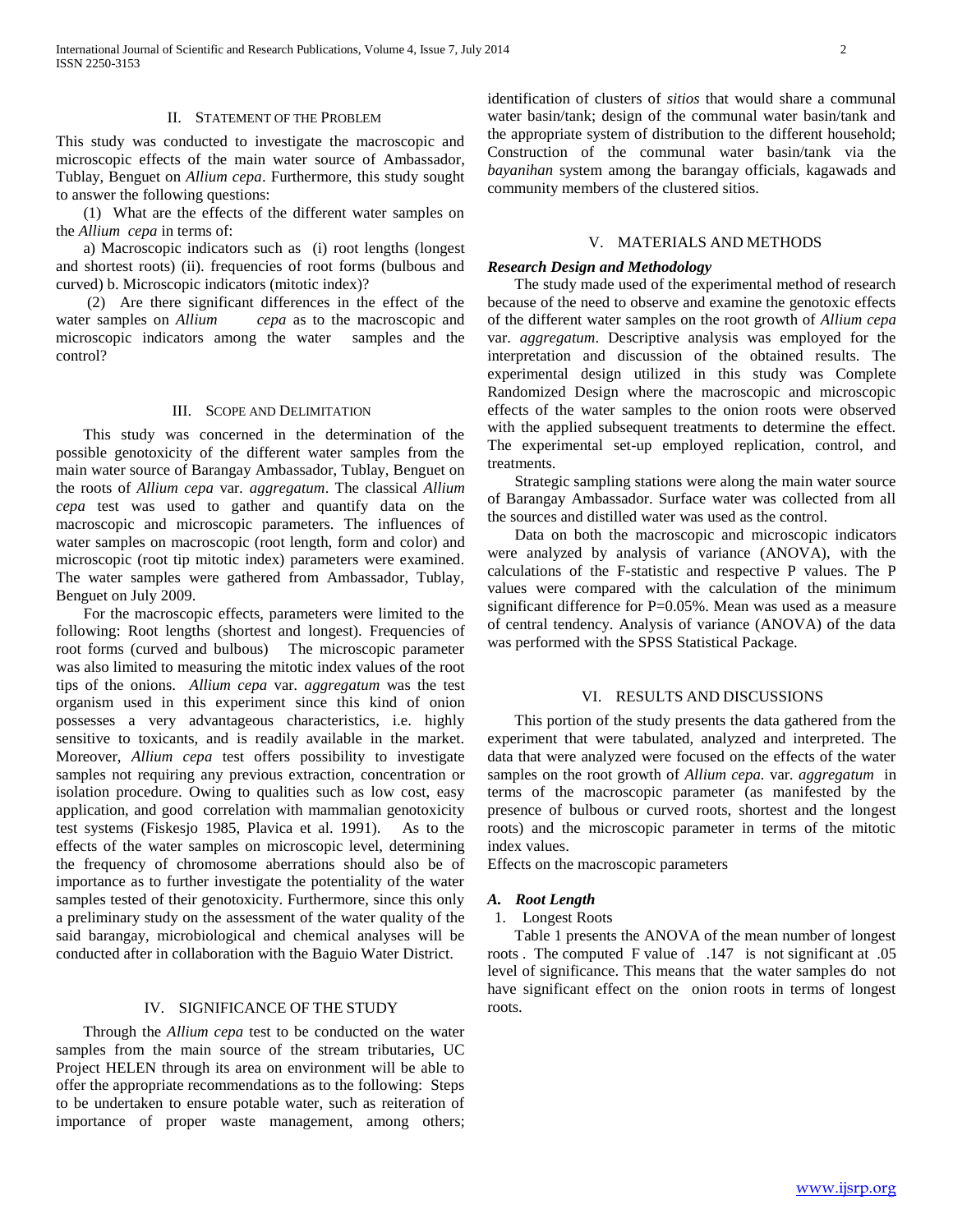**Figure1. Mean Length of the Longest Roots**



Legend : T1 - Control T2 – Lower Coroz T3 – Upper Coroz T4 – Baliti T5 – Salaksak

## **Table1. Analysis of Variance (ANOVA) in CRD and LSD of the macroscopic effect of the water samples in terms of the presence longest roots.**

|                | of<br>Sum<br>Squares | Df | Mean<br>Square |       | Sig.              |
|----------------|----------------------|----|----------------|-------|-------------------|
| Between Groups | 2042.267             | 4  | 510.567        | 2.163 | 147 <sup>ns</sup> |
| Within Groups  | 2360.667             | 10 | 236.067        |       |                   |
| Total          | 4402.933             | 14 |                |       |                   |

 $^{\text{ns}}$  - The mean difference is not significant (p>0.05)

**Shortest Roots**



## **Figure 2. Mean Length of the Shortest roots.**

Legend : T1 - Control T2 – Lower Coroz T3 – Upper Coroz T4 – Baliti T5 - Salaksak

 Table 2 shows that there is significant difference in the effect in terms of shortest roots. This means that the water samples have differed in effect in terms of the shortest roots. Upper Coros. Baliti and Salaksak differed with lower Coroz and the control.

## **Table 2. Analysis of Variance (ANOVA) in CRD and LSD of the macroscopic effect of the water samples in terms of the presence of shortest roots.**

|                | Sum of Squares | Df | Mean Square | Е     | Sig. |
|----------------|----------------|----|-------------|-------|------|
| Between Groups | 35.067         | 4  | 8.767       | 8.219 | .003 |
| Within Groups  | 10.667         | 10 | 1.067       |       |      |
| Total<br>---   | 45.733         | 14 |             |       |      |

 $<sup>ns</sup>$  - The mean difference is not significant (p>0.05)</sup>

*B. Frequencies of Root Forms is*

1. Bulbous Curved Roots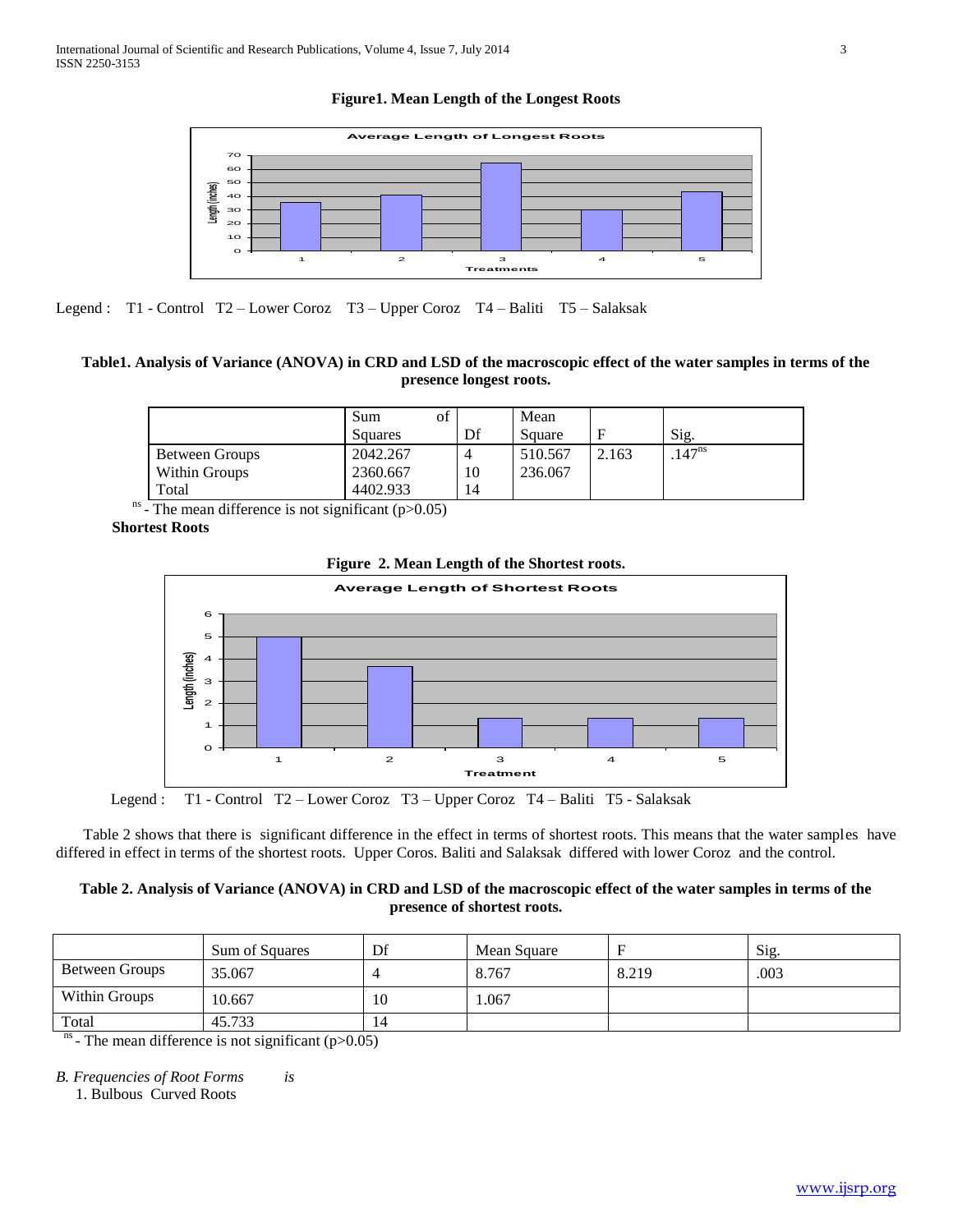Table 3 showed that ANOVA of the bulbous or curved roots. The value of .267 means that there is no significant difference in the effect of the water samples and the control in terms of curved or bulbous roots.





Legend : T1 - Control T2 – Lower Coroz T3 – Upper Coroz T4 – Baliti T5 – Salaksak

## **Table 3. Analysis of Variance (ANOVA) in CRD and LSD of the macroscopic effect of the water samples in terms of the presence of bulbous roots.**

|                       | Sum of Squares | Df | Mean Square | E     | Sig.        |
|-----------------------|----------------|----|-------------|-------|-------------|
| Between Groups        | 7.333          |    | 1.833       | 1.528 | $.267^{ns}$ |
| Within Groups         | 12.000         | 10 | 1.200       |       |             |
| Total<br>$\mathbf{r}$ | 19.333         | 14 |             |       |             |

 $<sup>ns</sup>$  - The mean difference is not significant (p>0.05)</sup>

## **C. Effect on the microscopic parameter in terms of the mitotic index (MI)**

 In terms of terms of mitotic index ANOVA, this shows no significant difference in the effect of the water samples on the onion roots. This means that the water samples and pure water are not different in effect in terms of mitotic index.





Legend : T1 – Control ; T2 – Lower Coroz ; T3 – Upper Coroz ; T4 – Baliti ; T5 – Salaksak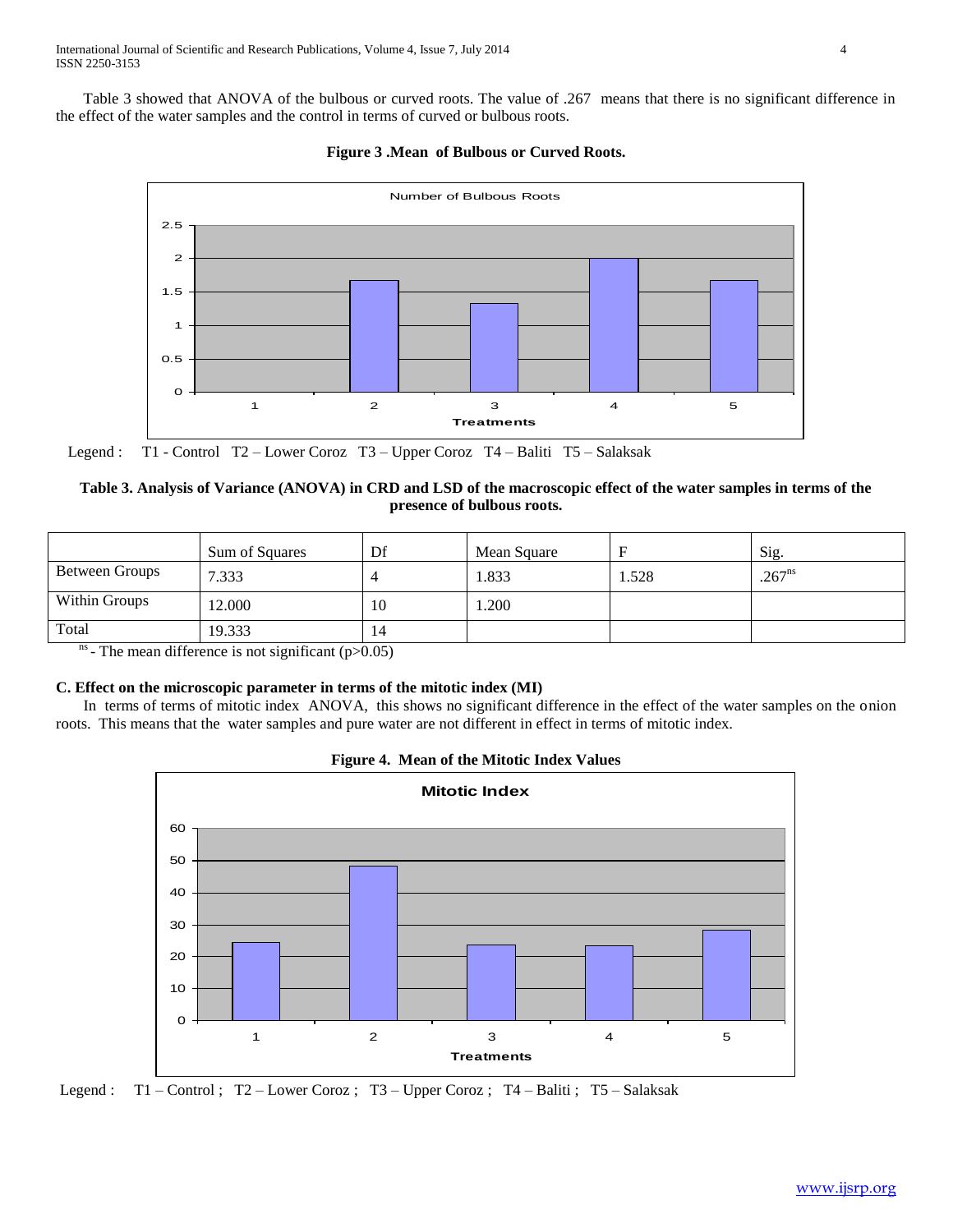|                       | Sum of Squares | Df | Mean Square |       | Sig.        |
|-----------------------|----------------|----|-------------|-------|-------------|
| <b>Between Groups</b> | 7.333          |    | 1.833       | 1.528 | $.267^{ns}$ |
| Within Groups         | 12.000         | 10 | 1.200       |       |             |
| Total                 | 19.333         | 14 |             |       |             |

**Table 4. Analysis of Variance (ANOVA) in CRD and LSD of the microscopic effect of the water samples in terms of the mitotic index (MI).**

 $n<sup>ns</sup>$  - The mean difference is not significant (p $>0.05$ )

## VII. CONCLUSIONS

 Based on the aforementioned discussions and the initial findings obtained from this scientific study, some conclusions may be drawn. Even though water samples obtained from the main water source of Barangay Ambassador showed growth inhibition of the onion roots and other morphological effects such as bulbous and curved roots, all of which yielded insignificant difference as compared with the control. Furthermore, based on the results that were obtained from the microscopic indicator, the samples were found to produce insignificant genotoxic effect. Therefore, the different sources of water from the main water source of Ambassador could be tapped as sources of potable water.

#### VIII. RECOMMENDATIONS

 This project also recommends that there should be an overall assessment of the water quality prior to the establishment of a water source that will provide the community with potable water. Over all assessment of water quality such as bacteriological tests and other available water potability test should be done by the local government. The local government should find ways to implement the elimination of discharge pollutants into the rivers of Barangay Ambassador. Significantly, it must also set guidelines in prohibiting the discharge of wastes that might adversely affect the rivers of the barangay. In addition, implementation of programs which highlight the importance of protecting the river in the locality and proper waste management must be set. This study can also lead towards an investigation of the effects of water pollution on human health and the different sources of pollution of water of Barangay Ambassador. This project also is meant to create an environmental awareness among the community residents about the possible effect on their health and provide them with an opportunity, as the concerned individuals, to become aware and actively participate in the protection, preservation and conservation of the water resource that they have at present.

#### **REFERENCES**

Journal Articles

- [1] Baker, AJM & Walker, P.L .Physiological Responses of Plants to Heavy Metals and the Quantification of Tolerance and Toxicity. Chem Speciation and Bioavail (1989) 1: 7-17
- [2] Doctor, TR.; Pedling, MC; Manuel, JF; Kebasen, CB; Bulayungan; FL; Ballada, KA; and Ngalob, JD. Effects of Selected Water Samples from the Stream Tributaries of Barangay Ambassador, Tublay, Benguet on the Root

Growth of Allium cepa var. aggregatum. University of the Cordilleras Research Journal. Baguio City, Philippines (May 2008) Vol 01, No 2, pp 01-17.

- [3] Evandri, Maria Grazia Paolo Tucci and Paola Bolle. Food Additives and Contaminants, Dipartimento di Farmacologia delle Sostanze Naturali e Fisiologia Generale, University of Rome `La Sapienza' P. le Aldo Moro, 5 - 00185 Rome, Italy (2000)\Vol. 17, No. 12, 1037-1045
- [4] Feretti , D. Genotoxic Extracts of Pesticide Treated Vegetables and Grapes.
- [5] Food Additives & Contaminants, Department of Experimental and Applied Medicine, University of Brescia.Brescia. Italy (2007) Vol. 24, Issue 6,561– 572
- [6] Fiskejo, G. The Allium Test as Standard Environment Monitoring. Hereditas. (1985) 102: 99-112.
- [7] Fiskejo, G. The Allium Test An Alternative in Environmental Studies: The Relative Toxicity of Metal Ions. Mutations Research (1988)197: 243-260.
- [8] Greger, M. Metal Availability and Bioconcentration in Plants M.N.V. Prasad and J. Hagemeyer (ed.) Heavy Metal Stress in Plants. From Molecules to Ecosystem. Springer-Verlag. Heidelberg, Germany (1999) 1- 27
- [9] Gothberg, A; Greger, M; Holm, K; and Bengtsson, B. Influence of Nutrient Levels on Uptake and Effects of Mercury, Cadmium, and Lead in Water Spinach. J. Environ. Qual. (2004) 33: 1247-1255
- [10] Levan, A. The Effect of Colchicines on Root Mitoses in Allium. Hereditas, (1938 24: 471-486
- [11] Medina, F.I.S. III. The Macroscopic Effect of Potassium Bromate on Multiplier Onions Allium cepa var. aggregatum. Philippine environmental Mutagen Society U.P. Diliman, Quezon City (1992)
- [12] Medina, F.I.S. III. Water Quality Assessment. (1994)
- [13] Oladiji, AT; Adeyemi O; and Abiola, O. Toxicological Evaluation of the Surface Water of Amilegbe River using Rats. Biokemistri (2004) Vol. 16, No. 2, 94-101
- [14] Poschenrieder C and Barcelo, J. Water Relations in Heavy Metal Stressed Plants. Springer 2nd ed. (2004) 249-270
- [15] Rank, J. and Nielsen M. H. Evaluation of the Allium Anaphase-Telophase Test in Relation to Genotoxicity Screening of Industrial Wastewater. Department of Environment, Technology and Social Studies, Roskilde University, Box 260, DK-4000, Roskilde, Denmark (1993)
- [16] Shaw, B.P. Heavy Metal Induced Oxidative Damage in Terrestrial Plants. Berlin, Heidelberg, Springer, 2nd ed. (2004) 84-126.

#### Newspaper Publication

[17] Rafanan, J. and Almo, A. Effects of Water Samples From Selected Sites Along the Abra River on Root Growth of the Allium fistuolosum. In Kim Quitsasol: Lepanto Mining Firm Not Environmentally-Friendly – UP Baguio, SLU scholars. Bulatlat: Alipato Pub., Quezon City, Phil. August 28-September 3, 2005 Vol V. No. 29

**Others** 

[18] SWOT Analysis of Barangay Ambassador, Tublay